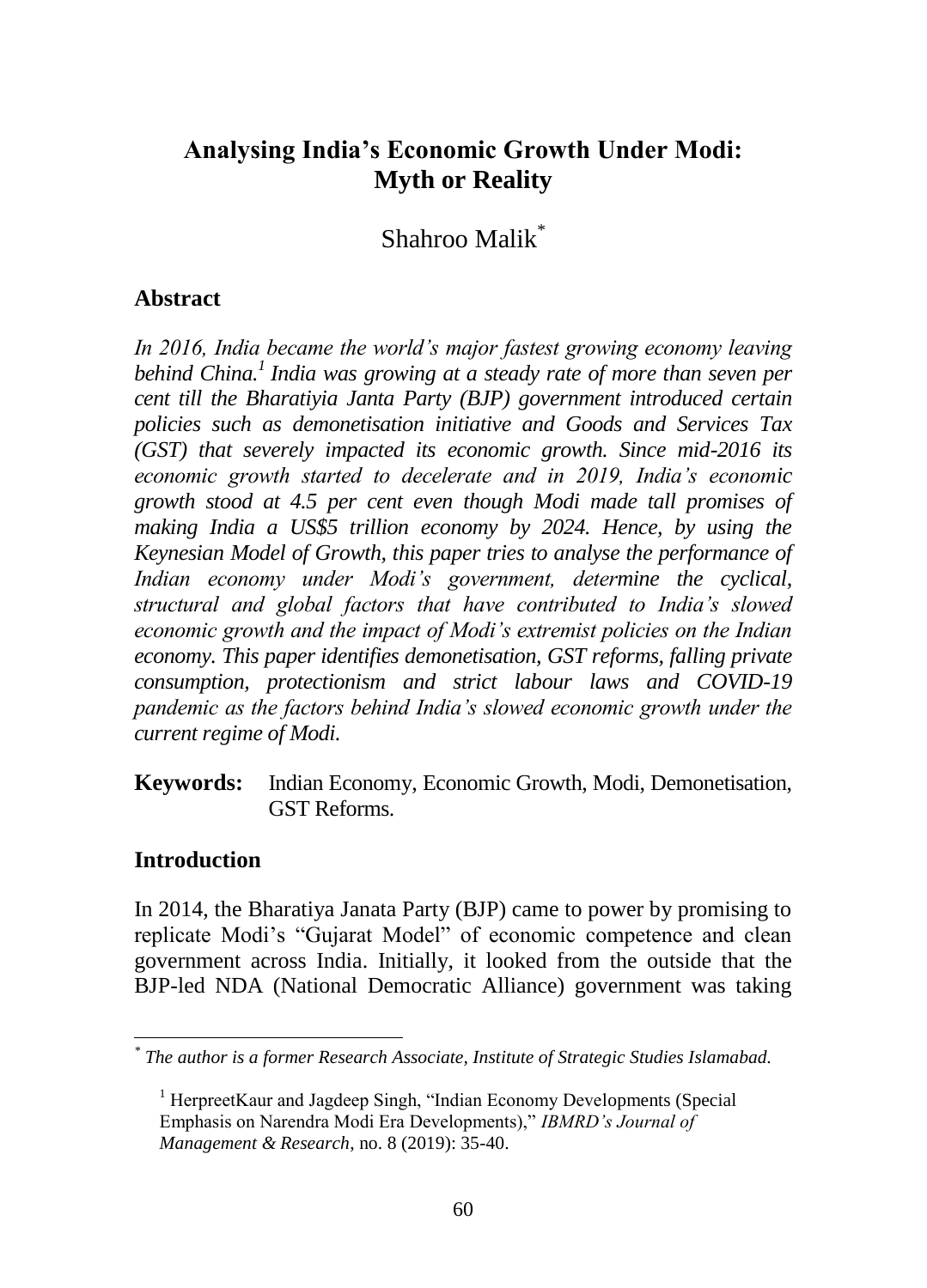India's economy to new heights. In 2016, India became the world's major fastest growing economy leaving behind China.<sup>2</sup> Unfortunately, the heydays of the Indian economy were soon over when to fulfil its promises, the BJP government took certain measures that severely affected India's economic growth such as the demonetisation initiative and the imposition of Goods and Services Tax (GST). Soon, India's economic growth came down from 9 per cent in 2016 to merely 4.5 per cent in 2019, the lowest in 6 years.<sup>3</sup> The unemployment rate rose to  $8.5$ per cent and the private sector investment stood at 15 year low.<sup>4</sup> Its exports declined, private consumption fell and private investment dropped.

Similarly, the research shows that Modi's extremist policies are posing a serious threat to inclusive and sustainable growth, religious freedom, environmental and human rights and India's pluralist democracy. While the Indian economy was already experiencing a slowed economic growth, situation declined when the world was hit by Coronavirus, a pandemic, which further brought down the expected GDP growth rate of India to 1.9 per cent for 2020.<sup>5</sup>Although the Indian economy has slowed down in the last year and the unemployment rate is all-time high, Modi's popularity has soared. Modi not only won the 2019 General Elections but came to power with an even more massive majority as compared to previous elections. However, with growing domestic unrest due to the BJP government's fascist policies: economic uncertainty may affect Modi's popularity in the years to come.

Hence, this study aims to analyse the economic performance of the BJP government under Modi since 2014, identify the factors that contributed in

 $\overline{a}$ 

<sup>3</sup> International Monetary Fund, December 23, 2019,

[https://www.imf.org/en/Publications/CR/Issues/2019/12/23/India-2019-Article-IV-](https://www.imf.org/en/Publications/CR/Issues/2019/12/23/India-2019-Article-IV-Consultation-Press-Release-Staff-Report-Staff-Statement-and-Statement-48909)[Consultation-Press-Release-Staff-Report-Staff-Statement-and-Statement-48909](https://www.imf.org/en/Publications/CR/Issues/2019/12/23/India-2019-Article-IV-Consultation-Press-Release-Staff-Report-Staff-Statement-and-Statement-48909)

 $<sup>2</sup>$  Ibid.</sup>

<sup>&</sup>lt;sup>4</sup> "India's Unemployment Rate Rises to 3-year High of 8.5% in October: CMIE," *Business Today*, November 1, 2019,

https://www.businesstoday.in/current/economy-politics/india-unemployment-raterises-to-3-year-high-of-85-in-october-cmie/story/387857.html

<sup>5</sup> Gaurav Noronha, "IMF Projects India's Growth Rate At 1.9% In 2020, Forecasts Global Recession Due To Covid-19," *Economic Times*, April 14,

<sup>2020</sup>[,https://economictimes.indiatimes.com/news/economy/indicators/imf-projects](https://economictimes.indiatimes.com/news/economy/indicators/imf-projects-indias-growth-rate-at-1-9-in-2020-forecasts-global-recession-due-to-covid-19/articleshow/75142792.cms)[indias-growth-rate-at-1-9-in-2020-forecasts-global-recession-due-to-covid-](https://economictimes.indiatimes.com/news/economy/indicators/imf-projects-indias-growth-rate-at-1-9-in-2020-forecasts-global-recession-due-to-covid-19/articleshow/75142792.cms)[19/articleshow/75142792.cms](https://economictimes.indiatimes.com/news/economy/indicators/imf-projects-indias-growth-rate-at-1-9-in-2020-forecasts-global-recession-due-to-covid-19/articleshow/75142792.cms)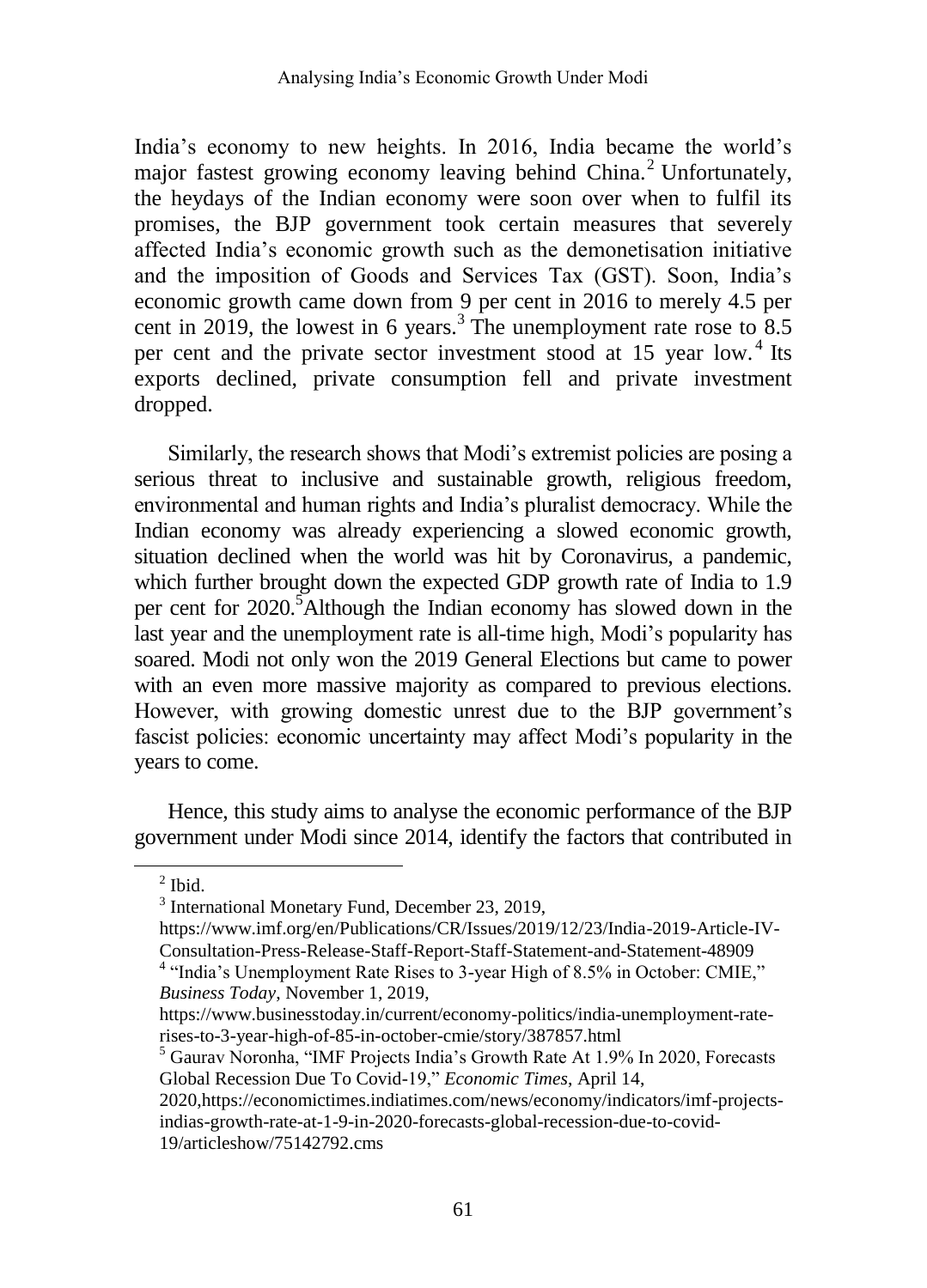India's slowed economic growth and the impact of Modi's extremist policies on the Indian economy. Structural (GST reforms, Demonetisation, Protectionism and Labour laws), cyclical (unemployment, falling private consumption) and global factors (COVID-19) responsible for India's slowed economic growth are identified and discussed in detail in this paper.

This study is a mix of primary and secondary research methods. Primary and secondary sources include academic literature and reports from the World Bank (WB), Indian Ministry of Finance, State Bank of India, the United Nations (UN) and other relevant organisations. The theoretical framework applied in this paper is the famous Keynesian Model of Growth. This paper has tried to explore the following research questions:

- a) How has the Indian economy performed under Modi's government?
- b) What are the factors that have contributed to India's slowed economic growth?
- c) What was the impact of Modi's extremist policies on the Indian Economy?

This paper is divided into six sections. The first section is the introduction. The second section explains the theoretical framework. The third section sheds some light on Indian economy's performance under the Modi regime since 2014 while the fourth section provides answers to why India's economy has slowed down under Modi? The fifth section analyses the impact of Modi's extremist policies on the Indian economy. Lastly, the sixth section of this paper contains the conclusion.

# **Theoretical Framework**

India's current economic slowdown can be understood by using the Keynesian Model of Growth. The Keynesian Model of growth states that economic recessions can be prevented by boosting aggregate demand through economic interventionist policies by the government. This can be done by increasing the government expenditure which ultimately generates a multiplier effect in the economy as increased government expenditure means more private investment, development and infrastructure projects leading to more job opportunities, increased incomes and ultimately increased aggregate demand.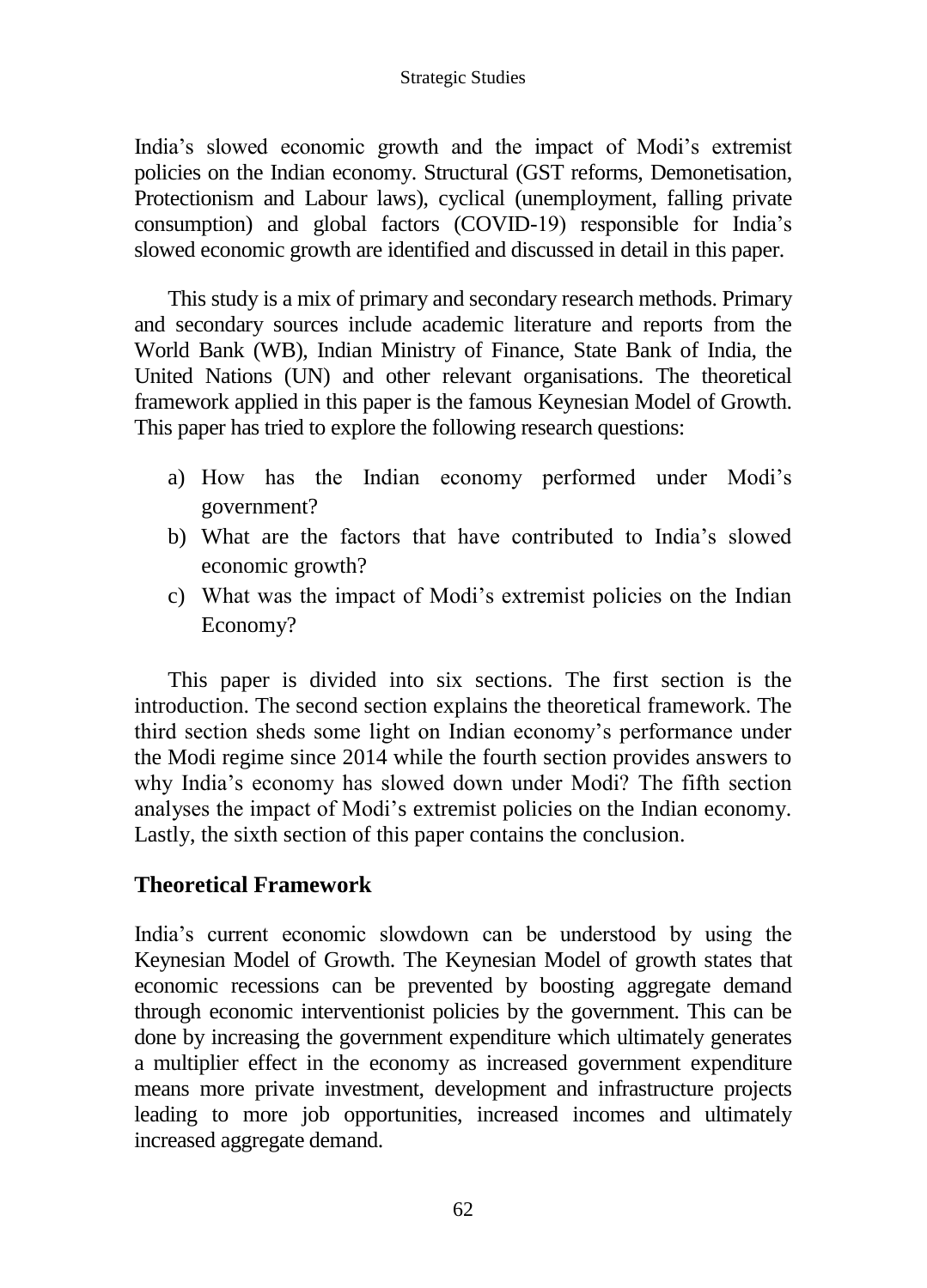Keynes states that during recessions, structural rigidities of market economies increase economic weaknesses and cause the aggregate demand to decrease more.<sup>6</sup> The Keynesian Model of growth states that unemployment is caused by the lack of enough aggregate demand for goods and services in the economy. Keynesians believe that involuntary employment can exist in an economy, however, without any government intervention, the process of bringing the unemployment rate back to the "natural" rate is likely to be quite slow.<sup>7</sup> Keynesian economics is thus considered as demand-side theory focusing on short-term fluctuations.

Hence, considering that the Indian economy's drastic slowdown is being attributed to a sharp decline in private consumption, makes the Keynesian Model of growth suitable for the author's analysis of the Indian economy.

#### **Figure No.1**

#### **Indian Economy's Performance Under Modi Regime since 2014**



*Source*: [https://www.imf.org/en/Publications/CR/Issues/2019/12/23/India-2019-Article-](https://www.imf.org/en/Publications/CR/Issues/2019/12/23/India-2019-Article-IV-Consultation-Press-Release-Staff-Report-Staff-Statement-and-Statement-48909)[IV-Consultation-Press-Release-Staff-Report-Staff-Statement-and-Statement-48909](https://www.imf.org/en/Publications/CR/Issues/2019/12/23/India-2019-Article-IV-Consultation-Press-Release-Staff-Report-Staff-Statement-and-Statement-48909)

<sup>6</sup> [Jim Chappelow,](https://www.investopedia.com/jim-chappelow-4684367) "Keynesian Economics," *Investopedia*, April 11, 2019, <https://www.investopedia.com/terms/k/keynesianeconomics.asp>

 $7$  William M. Scarth, Macroeconomics: An Introduction to Advanced Methods, (Hamilton,McMaster University, 2009): 1.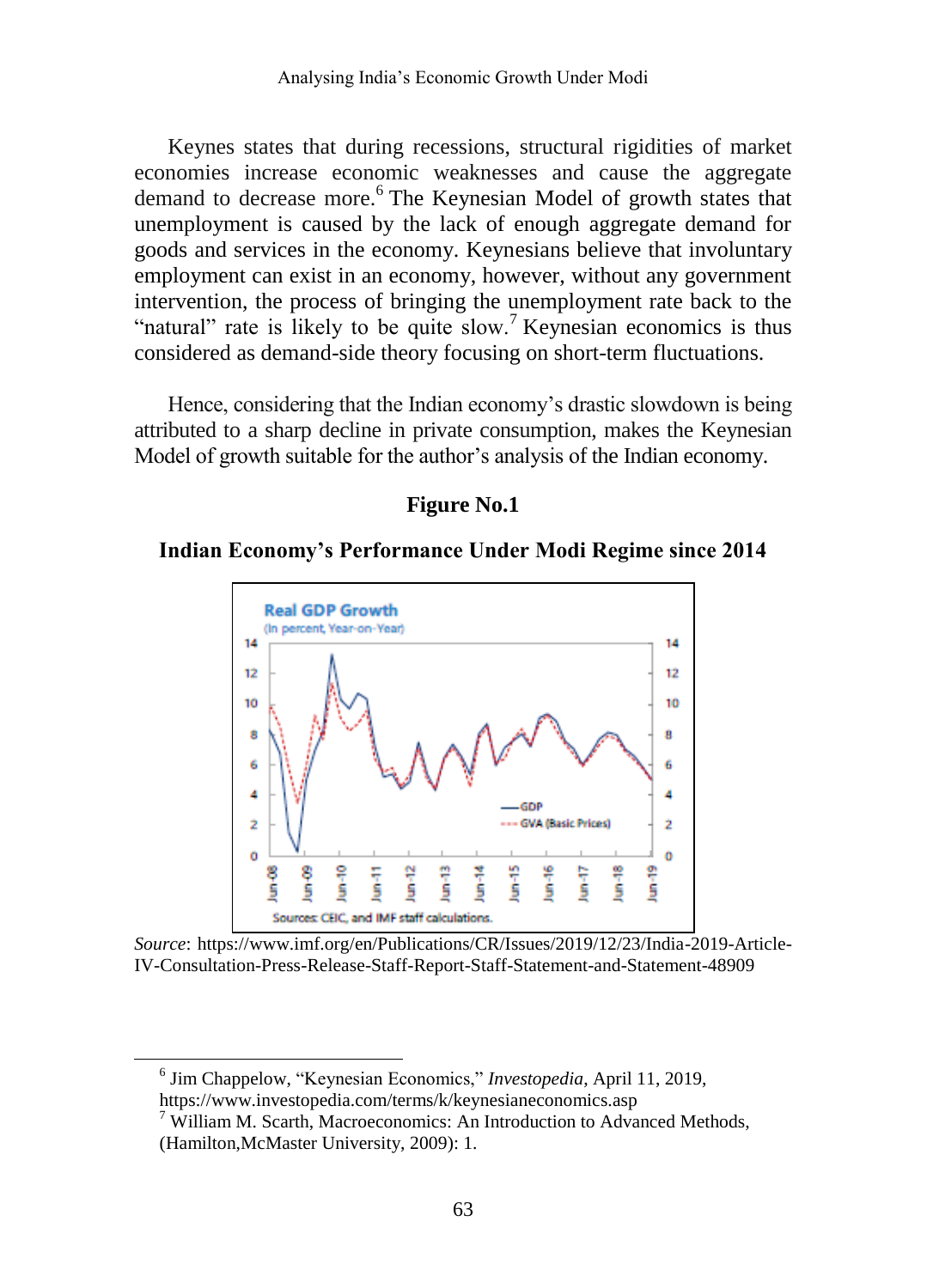The Indian economy has not performed well under the Modi regime despite a good start initially. India's real GDP growth has dropped down to 4.5 per cent, the lowest in five years. Its unemployment rate has hit a 45 year high of 8.5 per cent. Around 1 million Indians enter the workforce every year and the Modi government has failed to create enough jobs for them.<sup>8</sup> India's non-performing assets have rapidly increased in the last five years. This has been accompanied by a decline in investments. Production of industrial goods is stagnant while the production of investment goods has declined. The exports have sharply declined since 2014. Consumer demand is sluggish and investment growth remains weak. Sales of cars and motorcycles have fallen by more than 20 per cent in 2019.

Despite the fact that the Reserve Bank of India has cut down interest rates, firms are not investing. Private capital formation is also on a decline and public investment is constrained to keep the fiscal deficit in check. Corporate and housing debt has increased and the fiscal deficit stood at 7 per cent in 2019. Banks and lenders are in crisis as their debt has increased to US\$ 200 billion.<sup>9</sup> India's public sector borrowing requirement has also increased to 8.5 per cent of the GDP.<sup>10</sup> This would further create hurdles for India who is aiming to become an economic giant as private sector investment would become costly. Many notable economists such as Nobel Laureate, Abhijit Banerjee believe that the Indian economy is doing very badly.

<sup>8</sup> [Ravi Agarwal](https://foreignpolicy.com/author/ravi-agrawal/) and [Kathryn Salam,](https://foreignpolicy.com/author/kathryn-salam/) "Is India Facing an Economic Crisis?," *Foreign Policy*, August 27, 2019,

<https://foreignpolicy.com/2019/08/27/india-economic-crisis-kashmir-rohingya/> <sup>9</sup> "NarendraModi is Damaging India's Economy as well as its Democracy,"

*Economist*, October 24, 2019,

[https://www.economist.com/leaders/2019/10/24/narendra-modi-is-damaging-indias](https://www.economist.com/leaders/2019/10/24/narendra-modi-is-damaging-indias-economy-as-well-as-its-democracy)[economy-as-well-as-its-democracy](https://www.economist.com/leaders/2019/10/24/narendra-modi-is-damaging-indias-economy-as-well-as-its-democracy)

<sup>&</sup>lt;sup>10</sup> International Monetary Fund, "More Fiscal Transparency Would Mean Better Economic Policy in India," December 23,

<sup>2019</sup>[,https://www.imf.org/en/News/Articles/2019/12/12/na121219-more-fiscal](https://www.imf.org/en/News/Articles/2019/12/12/na121219-more-fiscal-transparency-would-mean-better-economic-policy-in-india)[transparency-would-mean-better-economic-policy-in-india](https://www.imf.org/en/News/Articles/2019/12/12/na121219-more-fiscal-transparency-would-mean-better-economic-policy-in-india)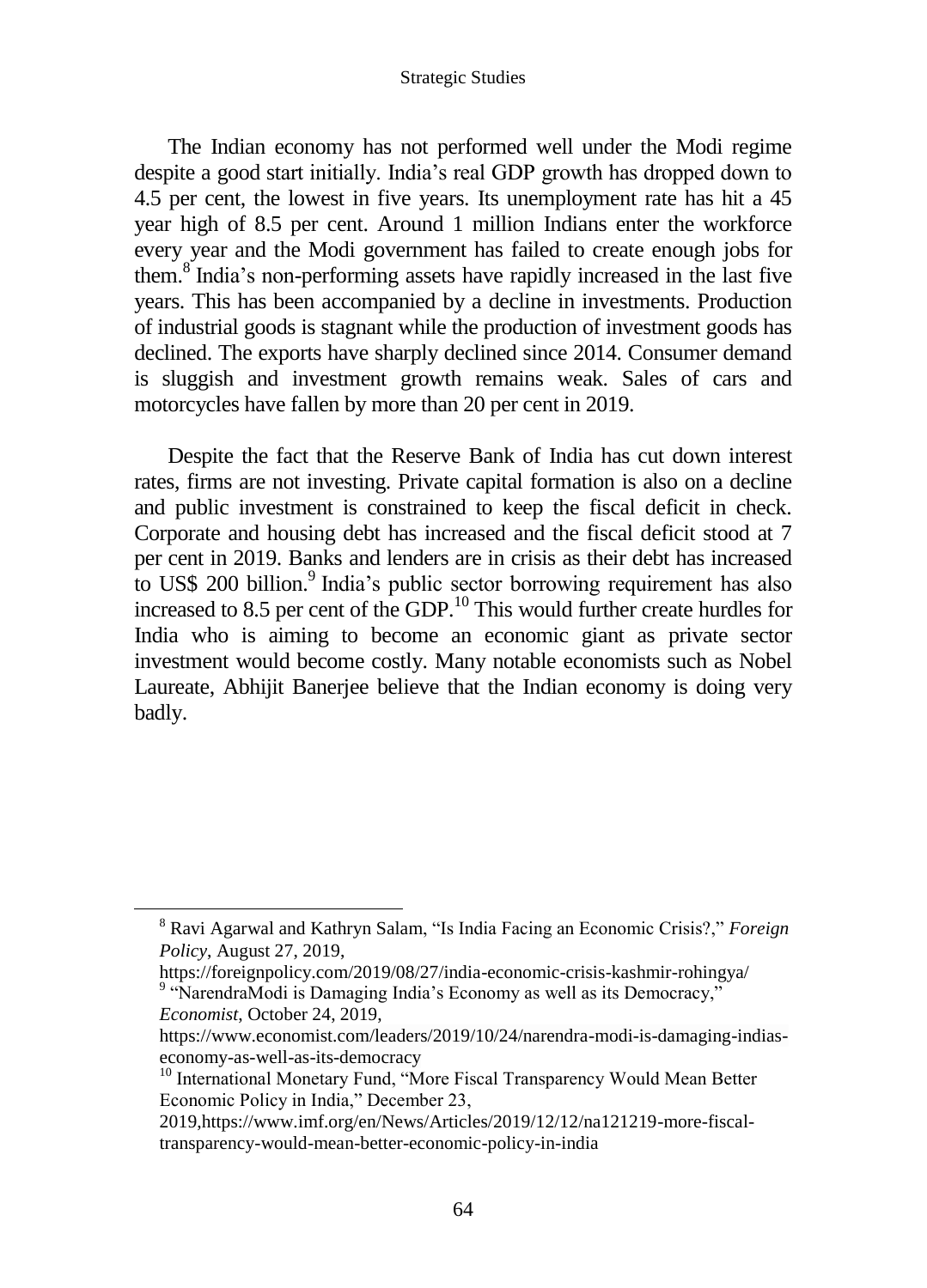### **Figure No.2**

#### **India's Public Debt (2018)**



*Source*: IMF, World Economic Outlook, [https://www.imf.org/en/Publications/CR/Issues/](https://www.imf.org/en/Publications/CR/Issues/2019/12/23/India-2019-Article-IV-Consultation-Press-Release-Staff-Report-Staff-Statement-and-Statement-48909) 2019/12/23/India-2019-Article-IV-[Consultation-Press-Release-Staff-Report-Staff-Statement-and-Statement-48909](https://www.imf.org/en/Publications/CR/Issues/2019/12/23/India-2019-Article-IV-Consultation-Press-Release-Staff-Report-Staff-Statement-and-Statement-48909)

Household savings are very important for an economy as they are used by banks to extend loans to investors. Household savings in India dropped from 35 per cent in Fiscal Year 2012 to 17.2 percent in Fiscal Year 2018.<sup>11</sup> Gross Fixed Capital Formation (GFCF) which is used as a tool to measure investment in an economy, came down to 28.8 per cent in 2018 from 34.3 percent in 2011 in the government sector while in the private sector it dropped from 26.9 per cent in 2011 to 21.4 per cent in  $2018$ .<sup>12</sup> The most disappointing aspect of the Modi government was its inability to create jobs despite making promises of creating millions of jobs by rejuvenating the manufacturing sector through its "Make in India" initiative.<sup>13</sup> There is also

<sup>11</sup> [Nikita Vashisht,](https://www.business-standard.com/author/search/keyword/nikita-vashisht) "Cyclical or Structural? Decoding the Nature of India's Economic Slowdown," *Business Standard*, September 3, 2019, [https://www.business-standard.com/article/economy-policy/cyclical-or-structural](https://www.business-standard.com/article/economy-policy/cyclical-or-structural-decoding-the-nature-of-india-s-economic-slowdown-119090300158_1.html)[decoding-the-nature-of-india-s-economic-slowdown-119090300158\\_1.html](https://www.business-standard.com/article/economy-policy/cyclical-or-structural-decoding-the-nature-of-india-s-economic-slowdown-119090300158_1.html)  $12$  Ibid.

<sup>&</sup>lt;sup>13</sup> Mukesh Chauhan, "NarendraModi's Performance on the Indian Economy: Assessment of Major Policies," *Our Heritage*, No. 68 (2020), <https://ourheritagejournal.com/index.php/oh/article/view/6362>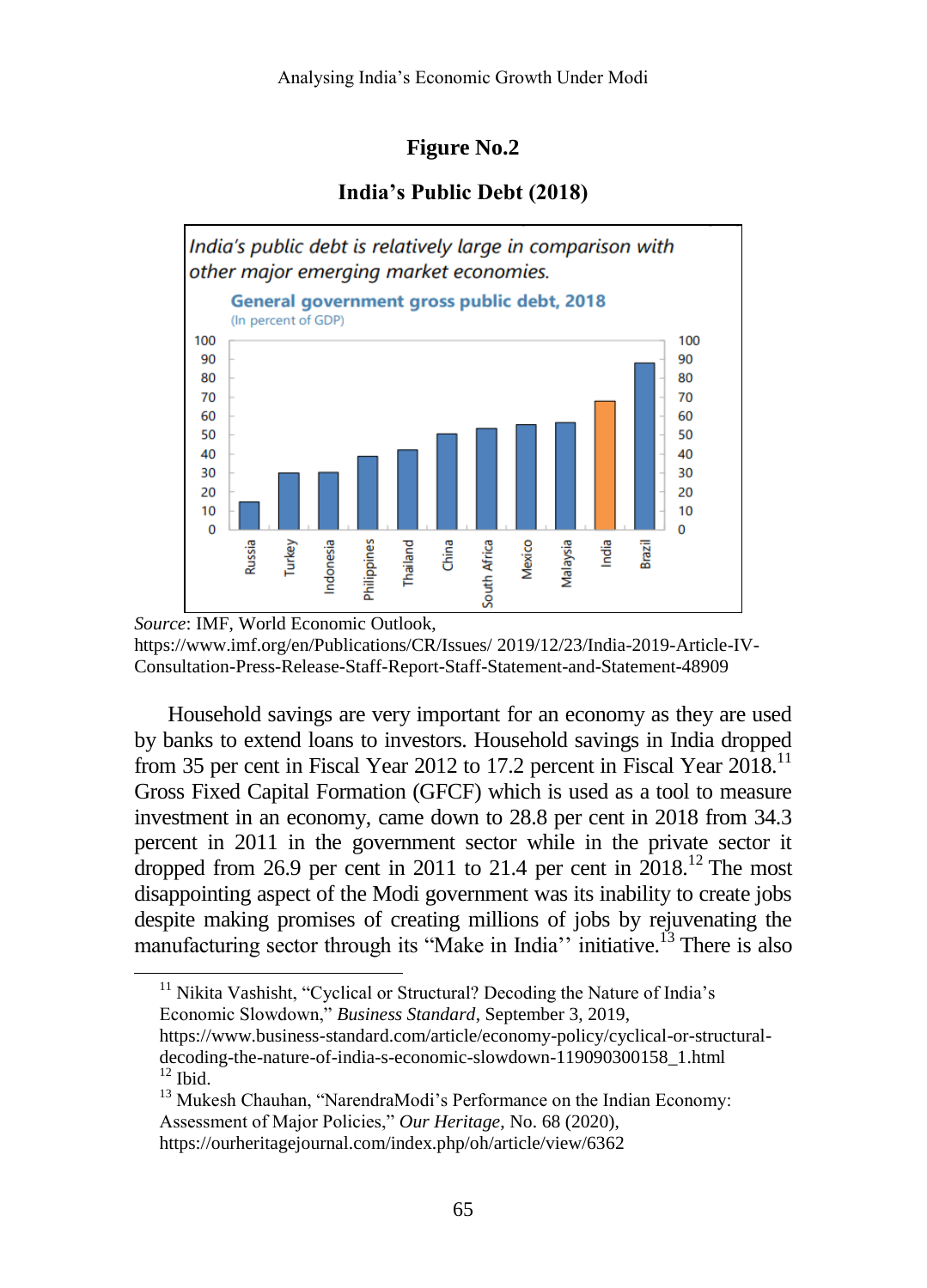a debate going on that the Modi regime deliberately manipulated and misinterpreted data to paint a rosy picture of its economic growth. Even its senior party leaders like Economist and Former Minister, Arun Shourie were quoted as saying, "Falsehood has become the hallmark of this government." Hence, all this puts a big question mark over Modi government's economic performance.

However, it is important to give credit where it is due; the Modi government has been successful in increasing toilet coverage in rural India from 47 per cent of all households in 2015 to 74 per cent in 2017.<sup>14</sup> Under the Pradhan Mantri Awaz Yojana programme, the number of rural houses increased three times between 2014-2016. <sup>15</sup> Modi has also taken a significant interest in providing electricity to rural areas. India's ranking on the World Bank's Ease of Doing Business Index 2020 has improved; it jumped from 77 to 63 among 190 countries. Capacity utilisation has increased to 75 percent. Lately, India has taken numerous steps to increase investment such as cutting corporate tax rates from 30 per cent to 25 per cent, cutting interest rates, containing inflation, speeding up infrastructure creation, relaxing Foreign Direct Investment (FDI) norms and reforming the tax system.<sup>16</sup> Although BJP's promises to turn India into a US\$ 5 trillion economy with a strong manufacturing base like China were far-fetched, $17$  it had an opportunity to turn India into a hub of global supply chains that it missed.

## **Reasons of India's Slowed Down Economy Under Modi**

## *Demonetisation*

In November 2016, the Modi government decided to demonetise 86 per cent of the currency in circulation by banning Rs.500 and Rs.1000 notes to curb corruption, black money and terror financing and boost the digital economy in India. Many economists and researchers believe that

<sup>14</sup> Ministry of Finance, Government of India, *Economic Survey 2019-2020*, https://www.indiabudget.gov.in/economicsurvey/

 $15$  Ibid.

<sup>16</sup> Ministry of Finance, Government of India, *Economic Survey 2019-2020*, https://www.indiabudget.gov.in/economicsurvey/

 $17$  Henny Sender, "How Modi Won India's Election but Paralysed the Economy," *Nikkei Asian Review*, March 11, 2020, [https://asia.nikkei.com/Spotlight/Cover-](https://asia.nikkei.com/Spotlight/Cover-Story/How-Modi-won-India-s-elections-but-paralyzed-the-economy)[Story/How-Modi-won-India-s-elections-but-paralyzed-the-economy](https://asia.nikkei.com/Spotlight/Cover-Story/How-Modi-won-India-s-elections-but-paralyzed-the-economy)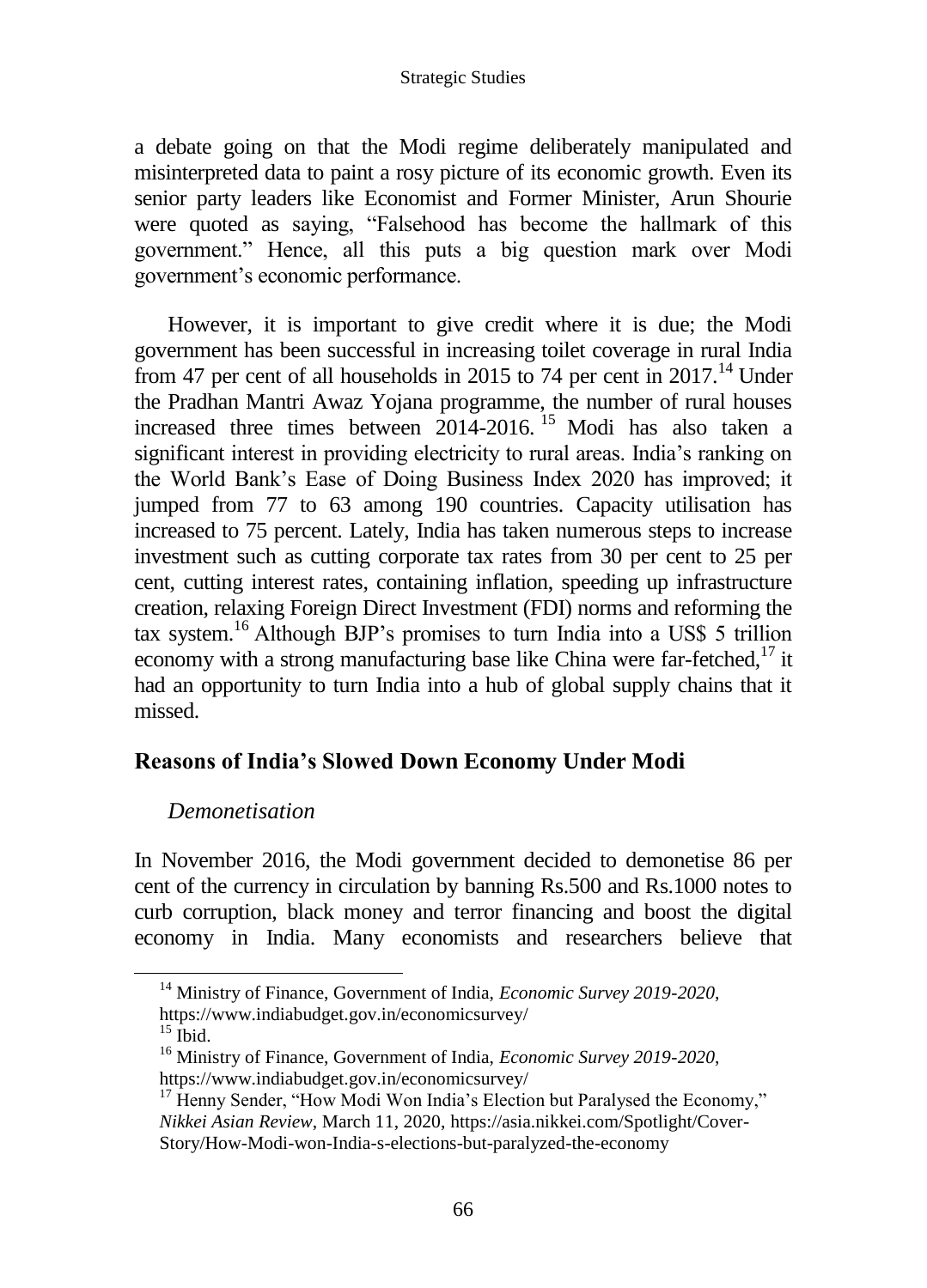demonetisation failed in achieving its objective. As Indian economy is heavily cashed reliant, pulling money from the system overnight led to a rapid decline in transactions. Owners of small and medium enterprises and small scale farmers were severely affected by that decision of the government.<sup>18</sup> Also, demonetisation deeply affected the rural market and farming community as they were not able to obtain loans or cash on time. Most of the farmers in India are illiterate and do not have a bank account thus they heavily rely on cash transactions. The timing of the demonetisation initiative clashed with the peak season of harvesting of summer crops and sowing of winter crops. This severely affected the farmers who were not able to buy agricultural inputs such as fertilizers and seeds on time. People had to wait in long queues to get their money changed.

The demonetisation initiative of the Modi government led to disruptions in the economic and industrial activity in the country that severely impacted the economic growth in the years to come. According to CMIE, 1.5 million people became unemployed between January to April in 2017. <sup>19</sup> The demonetisation move was so sudden that it generated an aggregate demand shock as the money supply fell drastically and an aggregate supply shock as cash was not freely available for purchasing inputs in the agriculture sector and other economic activities.  $20^{\circ}$  Many economists think that the Indian economy never recovered from the twin shocks of the cash ban and GST reforms. According to a leaked Indian government report, farmers bought less basic consumption items such as sugar, lentils and salt, in the year succeeding the cash ban.<sup>21</sup> Although the intention behind the demonetisation decision was pure, however, it was completed untimely, ill-conceived and poorly implemented, leaving the Indian economy in a state of chaos.

 $^{18}$  Ibid.

<sup>&</sup>lt;sup>19</sup> Mahesh Vyas, "1.5 Million Jobs Lost in First Four Months of 2017," Centre for Monitoring Indian Economy,

[https://www.cmie.com/kommon/bin/sr.php?kall=warticle&dt=2017-07-](https://www.cmie.com/kommon/bin/sr.php?kall=warticle&dt=2017-07-11%2011:07:31&msec=463) [11%2011:07:31&msec=463](https://www.cmie.com/kommon/bin/sr.php?kall=warticle&dt=2017-07-11%2011:07:31&msec=463)

<sup>20</sup> [Rajrishi Singhal,](https://www.livemint.com/Search/Link/Author/Rajrishi%20Singhal) "How Demonetisation Impacted the Indian Economy," *Livemint*, August 30, 2018,

[https://www.livemint.com/Politics/uCSwolE7ugfGfuv2O0wWbN/How](https://www.livemint.com/Politics/uCSwolE7ugfGfuv2O0wWbN/How-demonetisation-impacted-the-Indian-economy.html)[demonetisation-impacted-the-Indian-economy.html](https://www.livemint.com/Politics/uCSwolE7ugfGfuv2O0wWbN/How-demonetisation-impacted-the-Indian-economy.html)

 $21$  [Amy Kazmin](https://www.ft.com/amy-kazmin) and [Jyotsna Singh,](https://www.ft.com/stream/4a3a7597-a0c6-4bec-a82a-25a0714f504d) "Indian Poor Grow Hungrier Under Modi as Economy Slows," *Financial Times*, December 10, 2019,

<https://www.ft.com/content/c697cf60-1813-11ea-9ee4-11f260415385>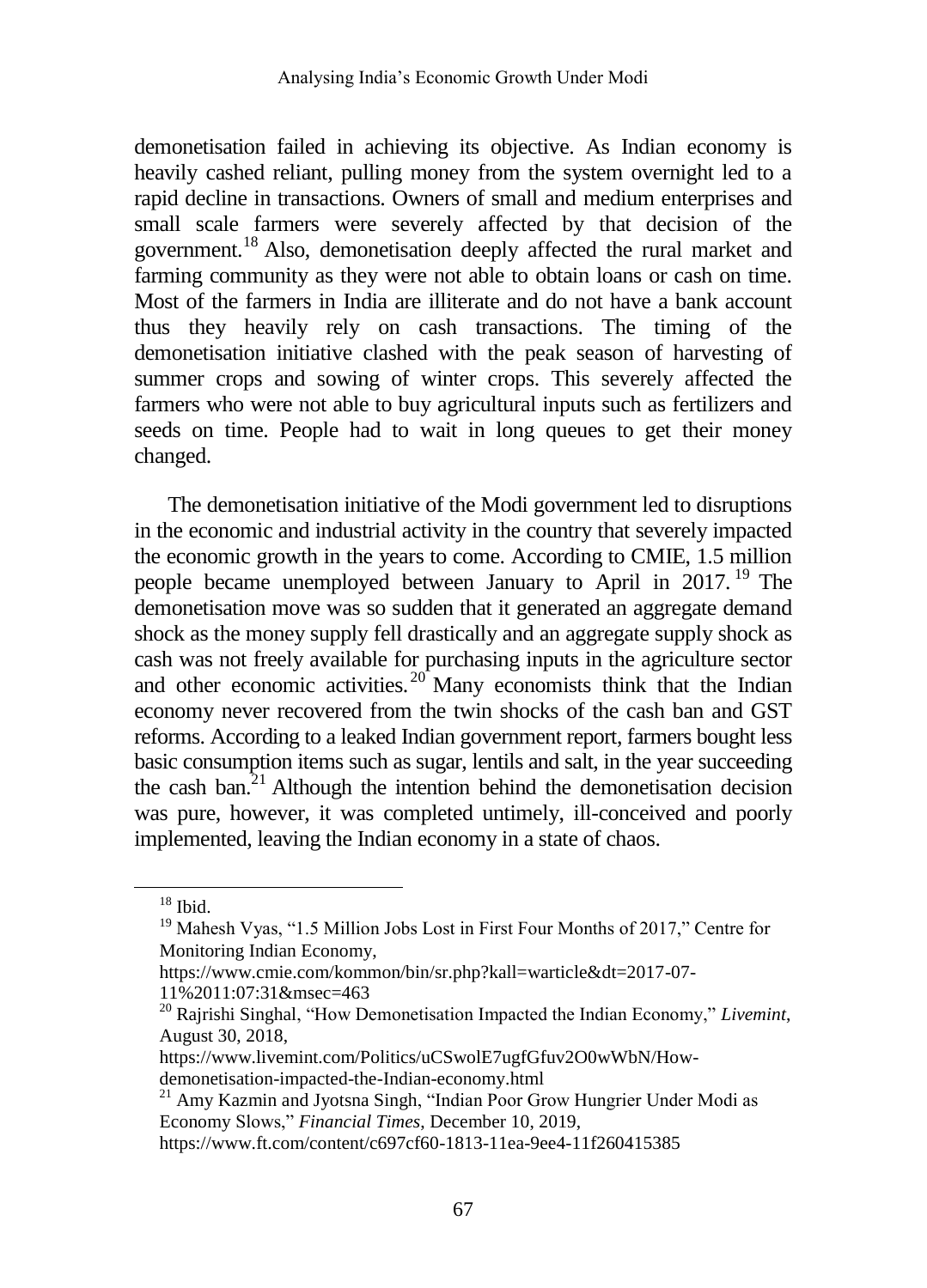According to the Reserve Bank of India's annual report, 99.3 per cent of the banknotes withdrawn were returned to the Central Bank<sup>22</sup> indicating that the demonetisation initiative had no impact in curbing black money. However, the tax returns filed for 2016-17, increased by 25 per cent after demonetisation.<sup>23</sup>

### *GST Reforms*

In July 2017, the Indian government decided to reform the existing multiple indirect tax system of India by bringing in Goods and Services Tax (GST) reforms. It is an indirect tax that is levied on goods and services in India at every point of sale from the purchase of raw materials, production, warehousing, retailing and finally to the end customer. GST is a destinationbased tax that is charged whenever the value is added to a product and at the point of consumption. A good pass through multiple stages before it reaches the customer such as the purchase of raw materials, production, packaging, warehousing, sale to wholesaler, sale to the retailer and finally to the end consumer.<sup>24</sup> At every step value is added to the product and so is the GST, hence it's also called a multi-stage tax.

GST reforms were implemented to make the tax system more uniform, transparent and reduce tax evasion and complications faced by the taxpayers. Exporters particularly from the textile industry were hit hard by the GST reforms. GST export refunds are slow which means that the capital remains stuck for months.

Even though GST reforms were brought to make the tax system more uniform and easier, it has led to an increase in fraudulent tax invoices and has made the tax structure more complex with burdensome compliance procedures. The new tax system requires the returns to be filed and payments to be made online and many small businesses do not possess the necessary technology (access to internet and computers) to

- *<sup>24</sup>* [Deepak Adhana](https://papers.ssrn.com/sol3/cf_dev/AbsByAuth.cfm?per_id=2283484) and [Rebhava Raj Raghuvanshi,](https://papers.ssrn.com/sol3/cf_dev/AbsByAuth.cfm?per_id=3718358) "Goods and Service Tax (GST):
- A Game Changer for Indian Economy," *Proceedings of National Conference on Contemporary Issues in Business Excellence in the Era of Digitalization (CIBEED - 2019),* [https://papers.ssrn.com/sol3/papers.cfm?abstract\\_id=3452717](https://papers.ssrn.com/sol3/papers.cfm?abstract_id=3452717)

<sup>22</sup> Reserve Bank of India, *Annual Report 2017-18*,

<https://www.rbi.org.in/Scripts/AnnualReportPublications.aspx?year=2018>

<sup>23</sup> Salman Anees Soz, *The Great Disappointment: How Narendra Modi Squandered a Unique Opportunity to Transform the Indian Economy*, (Gurgaon, Penguin, 2019).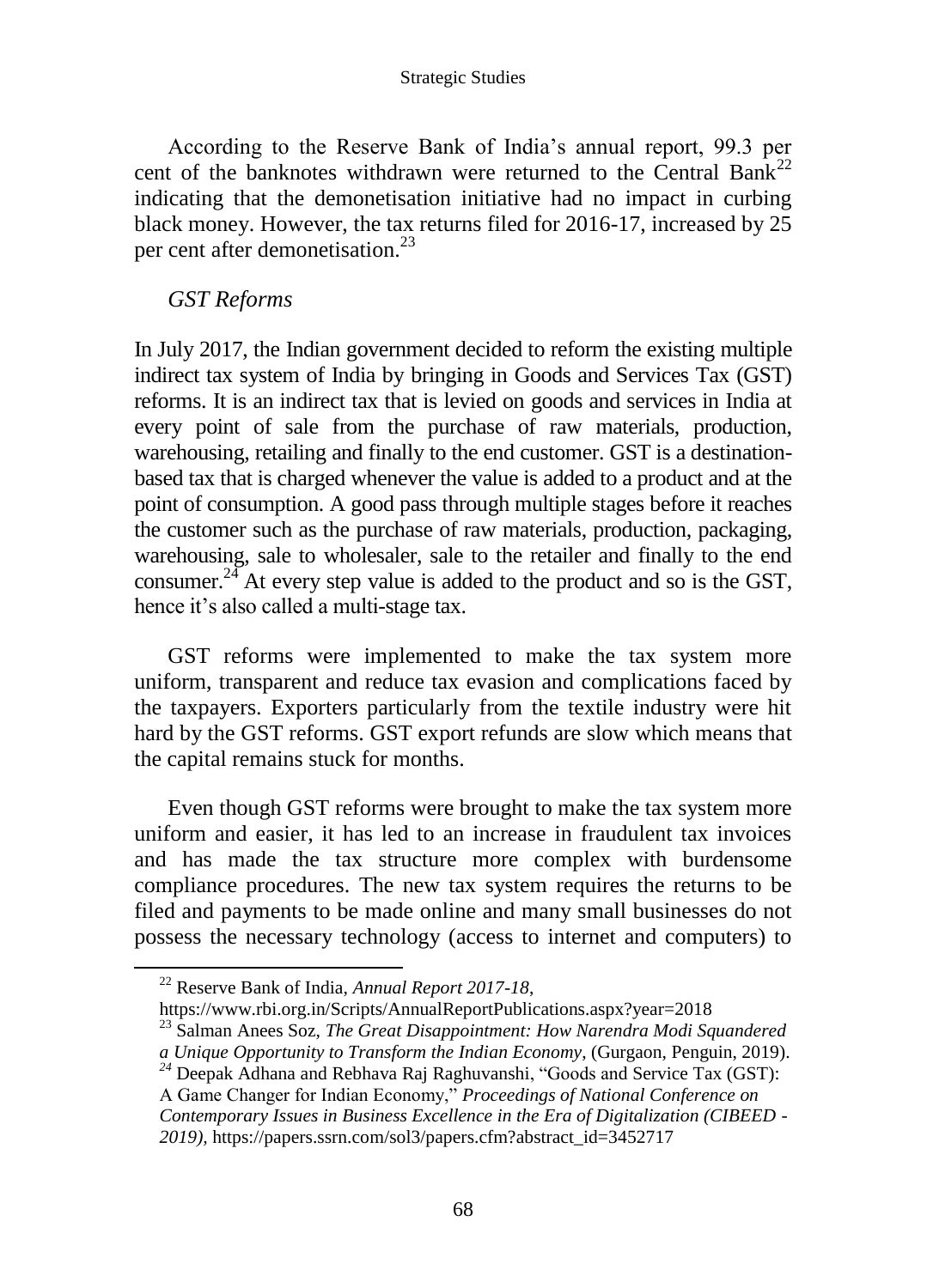do that. Micro, Small and Medium Enterprises (MSMEs) have been affected the most by the GST reforms as they find it hard to make the GST payment within 20 days after raising the invoice when they receive payments from their buyers after 90 days.<sup>25</sup> This has made their working capital problem more severe. Furthermore, small and medium businesses do not usually employ separate accountants to file taxes; however, with this new tax system, businessmen would have to now hire GST professionals who have the required knowledge regarding the new tax policies, laws and procedures. Hence, this would increase their costs. However, the GST reforms are being touted as an important economic policy initiative since 1991's economic reforms having long-term positive implications. It is pertinent to note that both the demonetisation decision and GST reforms severely affected the private consumption which ultimately increased unemployment and slowed down India's economic growth.

# *Falling Private Consumption*

 $\overline{a}$ 

Consumer spending in India declined for the first time in four decades and the consumption expenditure reached a five-year low of 3.1 per cent in 2019.<sup>26</sup> The auto sector was hit the hardest as car sales fell and vehicle production declined by more than 13 per cent in 2019. Demand for both cars (a proxy often used for urban demand) and two-wheelers (a proxy used for rural demand) declined. Tata Motors, one of India's largest automakers, witnessed a 30 per cent decline in sales.<sup>27</sup> The real estate sector has also been deeply affected by the falling housing demand. The

[https://www.livemint.com/opinion/columns/opinion-solve-the-tax-problems-of](https://www.livemint.com/opinion/columns/opinion-solve-the-tax-problems-of-small-firms-to-achieve-economic-goals-11582567360292.html)[small-firms-to-achieve-economic-goals-11582567360292.html](https://www.livemint.com/opinion/columns/opinion-solve-the-tax-problems-of-small-firms-to-achieve-economic-goals-11582567360292.html)

<sup>26</sup> [Milan Vaishnav,](https://www.foreignaffairs.com/author) "The Strange Triumph of Narendra Modi Can India's Prime Minister Succeed Even as the Economy Plummets?," *Foreign Affairs*, November 4, 2019, [https://www.foreignaffairs.com/articles/india/2019-11-04/strange-triumph-narendra](https://www.foreignaffairs.com/articles/india/2019-11-04/strange-triumph-narendra-modi?gpp=dvAAOdAawYgOvBXuauhHHTpvR1MzRVc5SWIzRjBQSWxSbGxta1NoODlDVXFoNnI1WVVYN1ozRnlHTTVwZ3B5RUFlUUlsNmxVcndtYVBIU2tIUlF2WjUxbTF4ckJNNm5Db2tZYlcyUT09OmU5MDc1OTg0OGI0Y2MxN2E2MTk3MjRjYzZjMTRmMzM2ZGVmYmM2M2FlZjg3ZGJkZjNlYWZhMTljOTE1YTZhNjI%3D)[modi?gpp=dvAAOdAawYgOvBXuauhHHTpvR1MzRVc5SWIzRjBQSWxSbGxta1No](https://www.foreignaffairs.com/articles/india/2019-11-04/strange-triumph-narendra-modi?gpp=dvAAOdAawYgOvBXuauhHHTpvR1MzRVc5SWIzRjBQSWxSbGxta1NoODlDVXFoNnI1WVVYN1ozRnlHTTVwZ3B5RUFlUUlsNmxVcndtYVBIU2tIUlF2WjUxbTF4ckJNNm5Db2tZYlcyUT09OmU5MDc1OTg0OGI0Y2MxN2E2MTk3MjRjYzZjMTRmMzM2ZGVmYmM2M2FlZjg3ZGJkZjNlYWZhMTljOTE1YTZhNjI%3D) [ODlDVXFoNnI1WVVYN1ozRnlHTTVwZ3B5RUFlUUlsNmxVcndtYVBIU2tIUlF2](https://www.foreignaffairs.com/articles/india/2019-11-04/strange-triumph-narendra-modi?gpp=dvAAOdAawYgOvBXuauhHHTpvR1MzRVc5SWIzRjBQSWxSbGxta1NoODlDVXFoNnI1WVVYN1ozRnlHTTVwZ3B5RUFlUUlsNmxVcndtYVBIU2tIUlF2WjUxbTF4ckJNNm5Db2tZYlcyUT09OmU5MDc1OTg0OGI0Y2MxN2E2MTk3MjRjYzZjMTRmMzM2ZGVmYmM2M2FlZjg3ZGJkZjNlYWZhMTljOTE1YTZhNjI%3D)

<sup>&</sup>lt;sup>25</sup> [V. Anantha Nageswaran](https://www.livemint.com/Search/Link/Author/V.%20Anantha%20Nageswaran) and [Indira Rajaraman,](https://www.livemint.com/Search/Link/Author/Indira%20Rajaraman) "Solve the Tax Problems of Small Firms to Achieve Economic Goals," *Livemint*, February 24, 2020,

[WjUxbTF4ckJNNm5Db2tZYlcyUT09OmU5MDc1OTg0OGI0Y2MxN2E2MTk3MjRj](https://www.foreignaffairs.com/articles/india/2019-11-04/strange-triumph-narendra-modi?gpp=dvAAOdAawYgOvBXuauhHHTpvR1MzRVc5SWIzRjBQSWxSbGxta1NoODlDVXFoNnI1WVVYN1ozRnlHTTVwZ3B5RUFlUUlsNmxVcndtYVBIU2tIUlF2WjUxbTF4ckJNNm5Db2tZYlcyUT09OmU5MDc1OTg0OGI0Y2MxN2E2MTk3MjRjYzZjMTRmMzM2ZGVmYmM2M2FlZjg3ZGJkZjNlYWZhMTljOTE1YTZhNjI%3D)

[YzZjMTRmMzM2ZGVmYmM2M2FlZjg3ZGJkZjNlYWZhMTljOTE1YTZhNjI%3D](https://www.foreignaffairs.com/articles/india/2019-11-04/strange-triumph-narendra-modi?gpp=dvAAOdAawYgOvBXuauhHHTpvR1MzRVc5SWIzRjBQSWxSbGxta1NoODlDVXFoNnI1WVVYN1ozRnlHTTVwZ3B5RUFlUUlsNmxVcndtYVBIU2tIUlF2WjUxbTF4ckJNNm5Db2tZYlcyUT09OmU5MDc1OTg0OGI0Y2MxN2E2MTk3MjRjYzZjMTRmMzM2ZGVmYmM2M2FlZjg3ZGJkZjNlYWZhMTljOTE1YTZhNjI%3D) <sup>27</sup> Henny Sender, "How Modi Won India's...," *Nikkei Asian Review*, March 11,

<sup>2020</sup>[, https://asia.nikkei.com/Spotlight/Cover-Story/How-Modi-won-India-s](https://asia.nikkei.com/Spotlight/Cover-Story/How-Modi-won-India-s-elections-but-paralyzed-the-economy)[elections-but-paralyzed-the-economy](https://asia.nikkei.com/Spotlight/Cover-Story/How-Modi-won-India-s-elections-but-paralyzed-the-economy)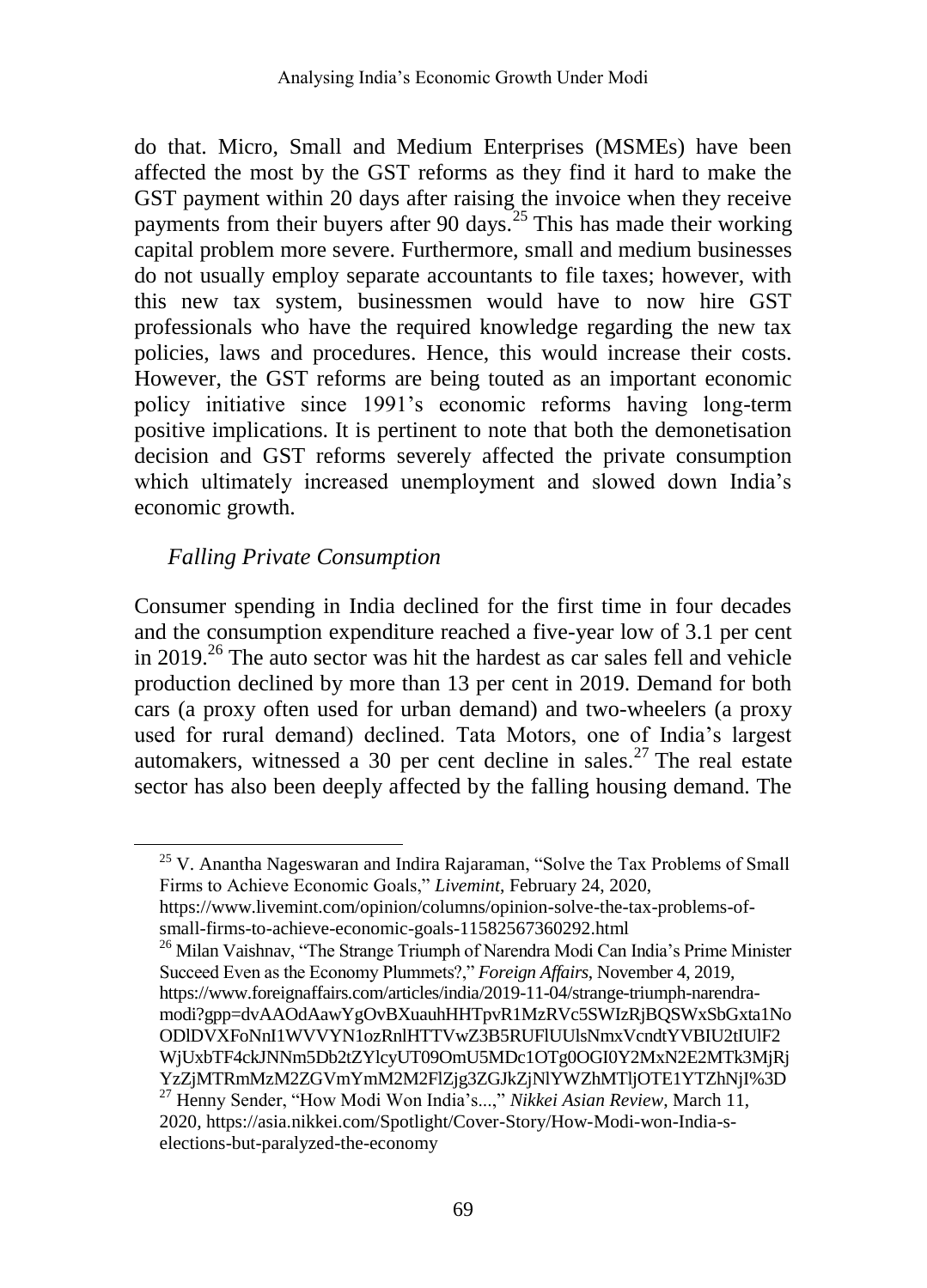fall in private consumption further increased unemployment as industrial production fell.

## **Figure No.3**



### **Consumption Indicators of India (2019)**

*Source:* [https://www.imf.org/en/Publications/CR/Issues/2019/12/23/India-2019-Article-IV-](https://www.imf.org/en/Publications/CR/Issues/2019/12/23/India-2019-Article-IV-Consultation-Press-Release-Staff-Report-Staff-Statement-and-Statement-48909)[Consultation-Press-Release-Staff-Report-Staff-Statement-and-Statement-48909](https://www.imf.org/en/Publications/CR/Issues/2019/12/23/India-2019-Article-IV-Consultation-Press-Release-Staff-Report-Staff-Statement-and-Statement-48909)

According to Indian Economist, Indira Rajaraman, there's no one single reason behind the fall in private consumption. She states that the falling demand for vehicles and motorcycles can be due to the emergence of companies like Ola and Uber which have brought a structural change in the youth's pattern of auto usage.<sup>28</sup> Similarly, the fall in demand for many Fast Moving Consumer Goods (FMCGs) can be due to the slow growth of rural wages. As the Indian government has deliberately tried to keep the food prices low, it has affected farmers' incomes and their consumption expenditure. Some experts believe that the crisis of shadow banking (Non-Banking Financial Companies) has resulted in a fall in auto demand as the supply of easy finance was disrupted.

 $^{28}$  Interview of Indira Rajaraman, "Unpacking the Economy with Indira Rajaraman," *[Carnegie India,](https://carnegieindia.org/)* September 12, 2020[,https://interpreting-](https://interpreting-india.simplecast.com/episodes/unpacking-the-economy-with-indira-rajaraman)

[india.simplecast.com/episodes/unpacking-the-economy-with-indira-rajaraman](https://interpreting-india.simplecast.com/episodes/unpacking-the-economy-with-indira-rajaraman)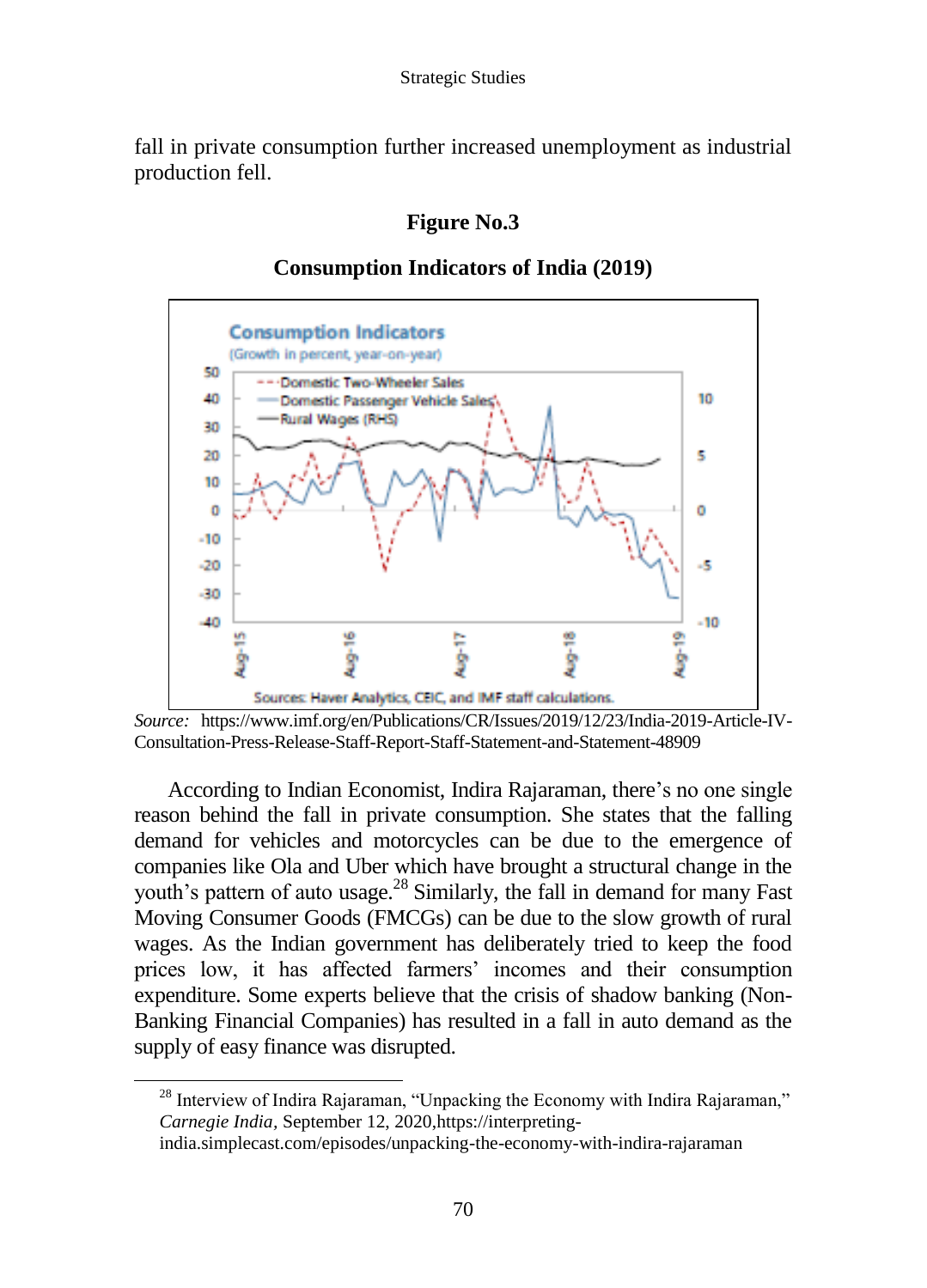### *Protectionism and Strict Labour Laws*

Under Modi's "Make in India" initiative, the government has adopted protectionist policies by increasing the tariff on imports for the first time in decades in order to protect the domestic firms from foreign competition and encourage sales of domestic products. In 2018, the Modi government imposed tariffs on a variety of products such as smartphones and has doubled the duty on imports of furniture, toys, footwear, beauty products and watches. India even walked out of the Regional Comprehensive Economic Partnership (RCEP) at the last minute as it believed that free trade with China would ruin India's manufacturing sector. However, the protectionist policy of PM Modi is facing retaliation as countries like the US have implemented high taxes on Indian goods. In 2018, the Trump administration increased tariffs on 14 per cent of India's exports to the US to which India responded by slapping new tariffs on 6 per cent of the US exports entering Indian markets. The US also withdrew India's Generalised System of Preferences status which enabled its selected exports duty-free access to the US markets. This has increased the prices of Indian exports in the US making them less competitive.

Moreover, India has decades-old strict and rigid labour laws that hinder economic development and often discourage firms to employ more workers, for example, the Industrial Disputes Act (IDA) states that firms with 100 or more workers need to seek the government's permission before laying off workers which israrely granted by the government.<sup>29</sup> Being a developing country India cannot afford to have such strict labour laws as it restricts its potential to fully exploit the comparative advantage by using cheap labour.<sup>30</sup> To increase employment and investment in the country, the BJP government would have to bring some changes to the country's labour laws. Due to the spread of coronavirus which has put a halt in economic activity across the country, numerous states like Gujarat, Rajasthan, Punjab and Himachal Pradesh in India are now relaxing their labour laws.

<sup>29</sup> "How Labour Regulations Affect Manufacturing in India," *Livemint*, [https://www.livemint.com/Opinion/53blF1v8tQKSap0crJ9YxL/How-labour](https://www.livemint.com/Opinion/53blF1v8tQKSap0crJ9YxL/How-labour-regulations-affect-manufacturing-in-India.html)[regulations-affect-manufacturing-in-India.html](https://www.livemint.com/Opinion/53blF1v8tQKSap0crJ9YxL/How-labour-regulations-affect-manufacturing-in-India.html)

<sup>&</sup>lt;sup>30</sup> Simon Deakin and Antara Haldar, "How Should India Reform Its Labour Laws?," *Economic and Political Weekly*, no. 12 (2015): 48-55.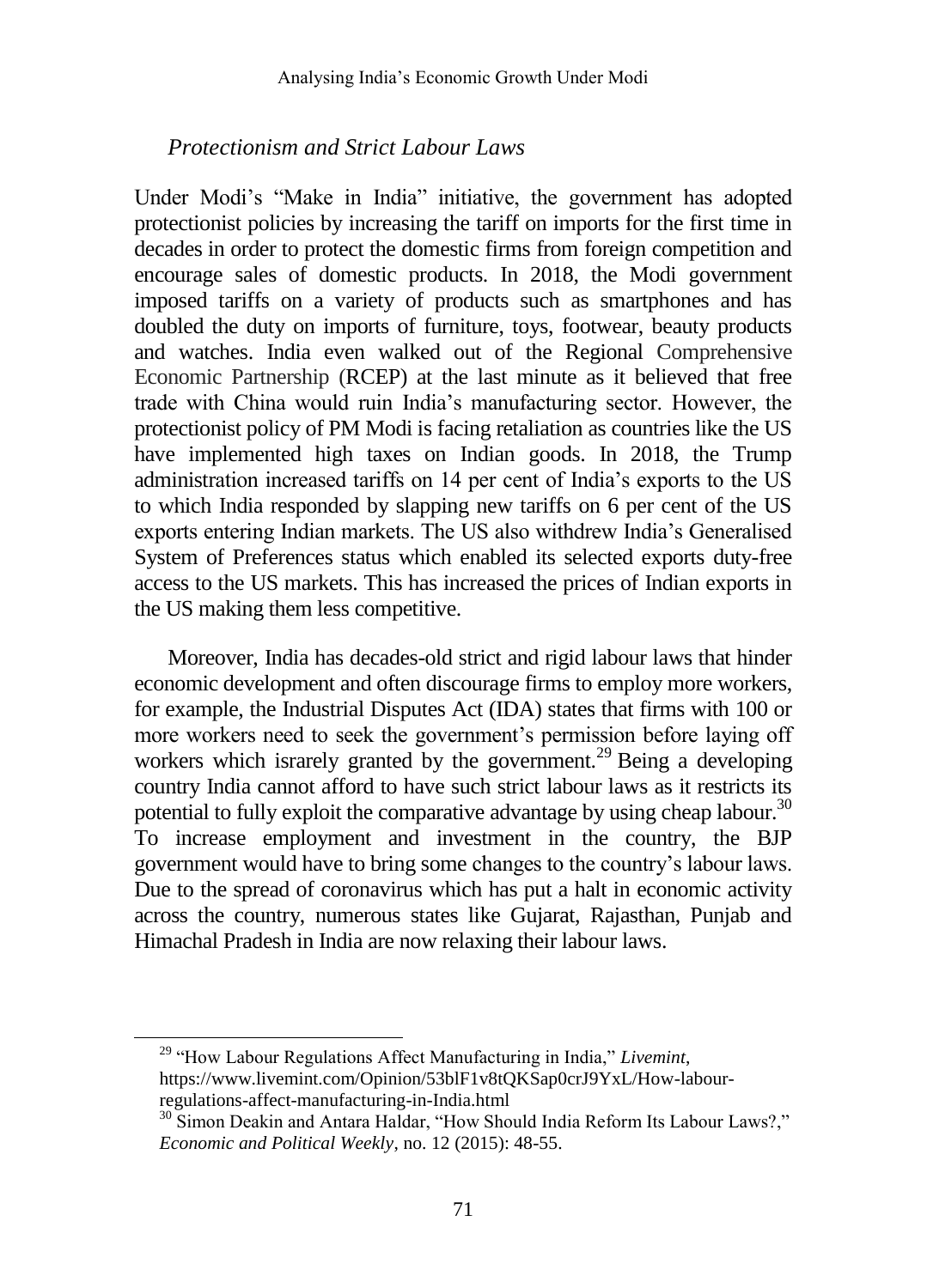Both protectionism and strict labour laws have increased inefficiency and incompetence of Indian firms. They are now lagging behind in effectively competing against international competitors in the international market. This is also one of the reasons why India's exports have fallen over the years. The Indian textile industry has lost a substantial amount of its market share to firms from Bangladesh, Vietnam and China.

### *COVID-19*

 $\overline{a}$ 

As the economies all over the world are at a halt due to the spread of COVID-19, it has severely impacted the economic growth of countries. The IMF has slashed India's economic growth rate for the fiscal year 2021 from 5.8 per cent to only 1.9 per cent due to the impact of coronavirus on the Indian economy. According to estimates, India lost US\$4.5 billion every day during the lockdown as only a quarter of its US\$2.8 trillion economy was operational.<sup>31</sup> Industrial production has also declined sharply as only a few industries such as steel, food, fertilizers, mining, medicines, petroleum products and electricity generation are exempted from the lockdown. Its unemployment rate increased to 27 per cent in April after one month of lockdown.<sup>32</sup> Daily wagers are being affected the most. There are around 400 million workers in India who depend on daily wages for survival.<sup>33</sup> It is expected that the impact of COVID-19 will reverse the development gains achieved during the past decade by forcing people back into poverty. The Indian government has announced a relief package of US\$ 266 billion which also includes cash transfers and food ration to poor households and financial support to small and medium scale businesses. COVID-19 has now put further pressure on the Indian economy from which it will take years to recover.

<sup>32</sup> Centre for Monitoring Indian Economy,

<sup>&</sup>lt;sup>31</sup> Preetha Reddy, "Fighting COVID-19 with Facts not Fear: How India can Get Back to Work after Coronavirus Lockdown," *Business Today*, April 26, 2020, [https://www.businesstoday.in/opinion/columns/covid-19-coronavirus-lockdown](https://www.businesstoday.in/opinion/columns/covid-19-coronavirus-lockdown-how-india-can-get-back-to-work-indian-economy-gdp/story/402041.html)[how-india-can-get-back-to-work-indian-economy-gdp/story/402041.html](https://www.businesstoday.in/opinion/columns/covid-19-coronavirus-lockdown-how-india-can-get-back-to-work-indian-economy-gdp/story/402041.html)

[https://www.cmie.com/kommon/bin/sr.php?kall=warticle&dt=2020-04-](https://www.cmie.com/kommon/bin/sr.php?kall=warticle&dt=2020-04-21%2010:40:01&msec=873) [21%2010:40:01&msec=873](https://www.cmie.com/kommon/bin/sr.php?kall=warticle&dt=2020-04-21%2010:40:01&msec=873)

<sup>&</sup>lt;sup>33</sup> International Labour Organisation, "ILO Monitor 2nd Edition: COVID-19 and the World of Work," April 7, 2020,

[https://www.ilo.org/wcmsp5/groups/public/@dgreports/@dcomm/documents/briefi](https://www.ilo.org/wcmsp5/groups/public/@dgreports/@dcomm/documents/briefingnote/wcms_740877.pdf) [ngnote/wcms\\_740877.pdf](https://www.ilo.org/wcmsp5/groups/public/@dgreports/@dcomm/documents/briefingnote/wcms_740877.pdf)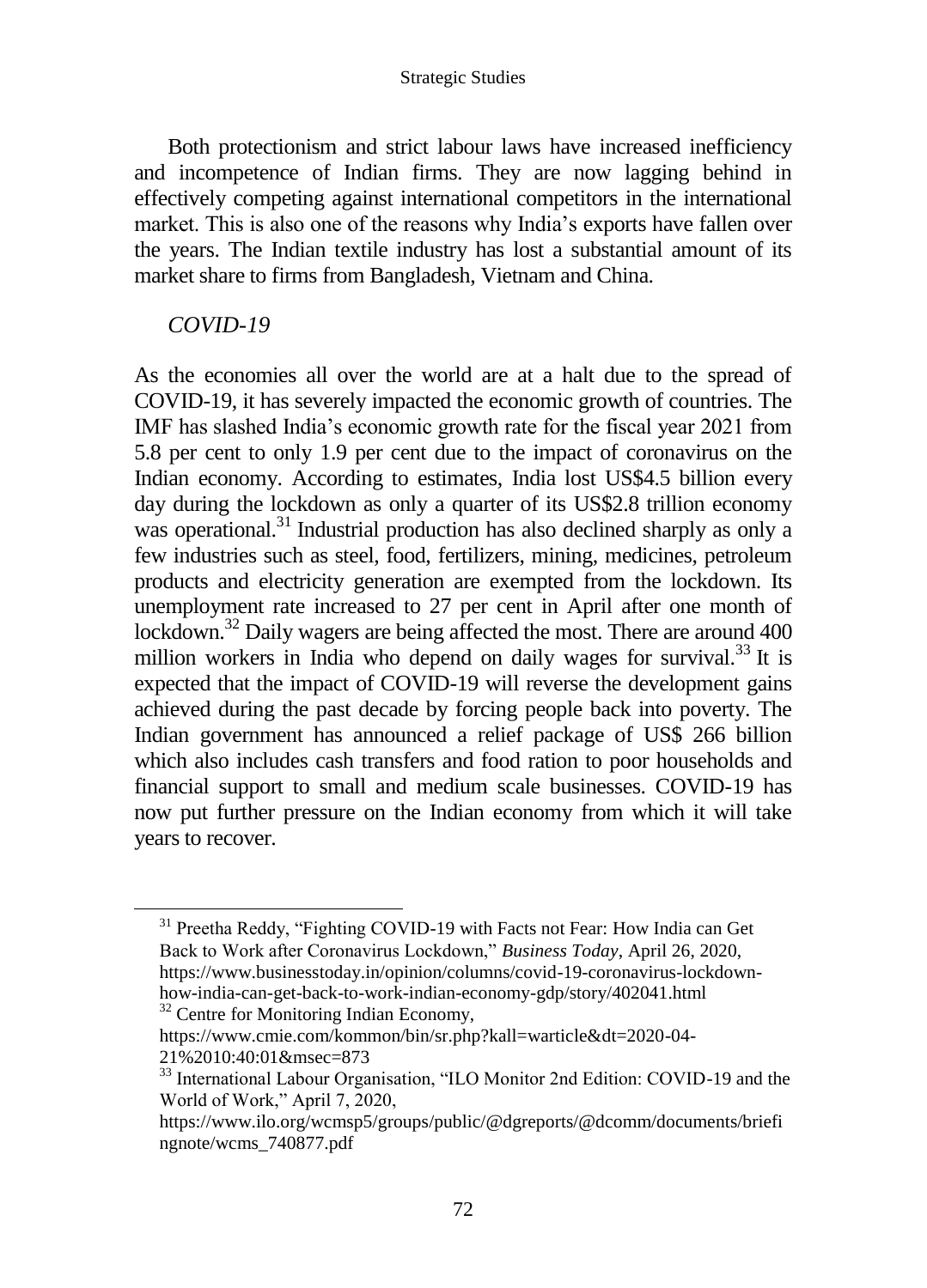#### **Impact of Modi's Policies on the Indian Economy**

The extremist policies being pursued by the Modi regime are also affecting the Indian economy and inclusive growth. The budget for various welfare programmes has been cut down. The education budget dropped by 24.68 per cent under the BJP government. The budget for Mid-Day meal Scheme and Sarva Shilpa Abhiyan (Education for All Movement) was reduced by 16.41 per cent and 22.14 per cent, respectively.<sup>34</sup> The BJP government is more inclined towards 'saffronising' the education sector and is investing in educational projects that promote Hindutva ideology. The school curricula are being changed accordingly and RSS ideologues are being hired on senior academic positions.<sup>35</sup> All this is threatening the secular credentials of India, narrowing the space for free-thinking, freedom of speech, creativity, pluralism and diversity.

Evidence shows that the Modi Model of development was pro-business and non-inclusive that only benefited specific strata of the society while marginalising the poor and the minorities especially Muslims. The poor performance of BJP, especially delivering on socio-economic indicators was also one of the reasons it lost the Delhi elections to Aam Admi Party led by Arvind Kejriwal who unlike BJP emphasised on the provision of basic services, especially education and health during his previous term and the election campaign. This shows that Modi may have won the 2019 Lok Sabha elections by spinning his electoral campaign around security issues but would not be able to ignore the economic problems for long. The Citizenship Amendment Act (CAA) has already created unrest in the country, in addition to it, economic dissatisfaction would provide fuel to the fire.

Many renowned economists like Amartya Sen believe that a country cannot achieve sustainable development unless its citizens have freedom of expression and to make informed choices, access to justice, health, education and gender equality. However, in Modi's India, we can see that all these basic human rights are under attack. Minorities, especially Muslims are being marginalised, discriminated against and made targets of mob

<sup>34</sup> Joseph Tharamangalam, "Moditva in India: a Threat to Inclusive Growth and Democracy," *Canadian Journal of Development Studies*, July (2016),

[https://www.tandfonline.com/doi/abs/10.1080/02255189.2016.1196656?journalCod](https://www.tandfonline.com/doi/abs/10.1080/02255189.2016.1196656?journalCode=rcjd20) [e=rcjd20](https://www.tandfonline.com/doi/abs/10.1080/02255189.2016.1196656?journalCode=rcjd20)

 $35$  Ibid.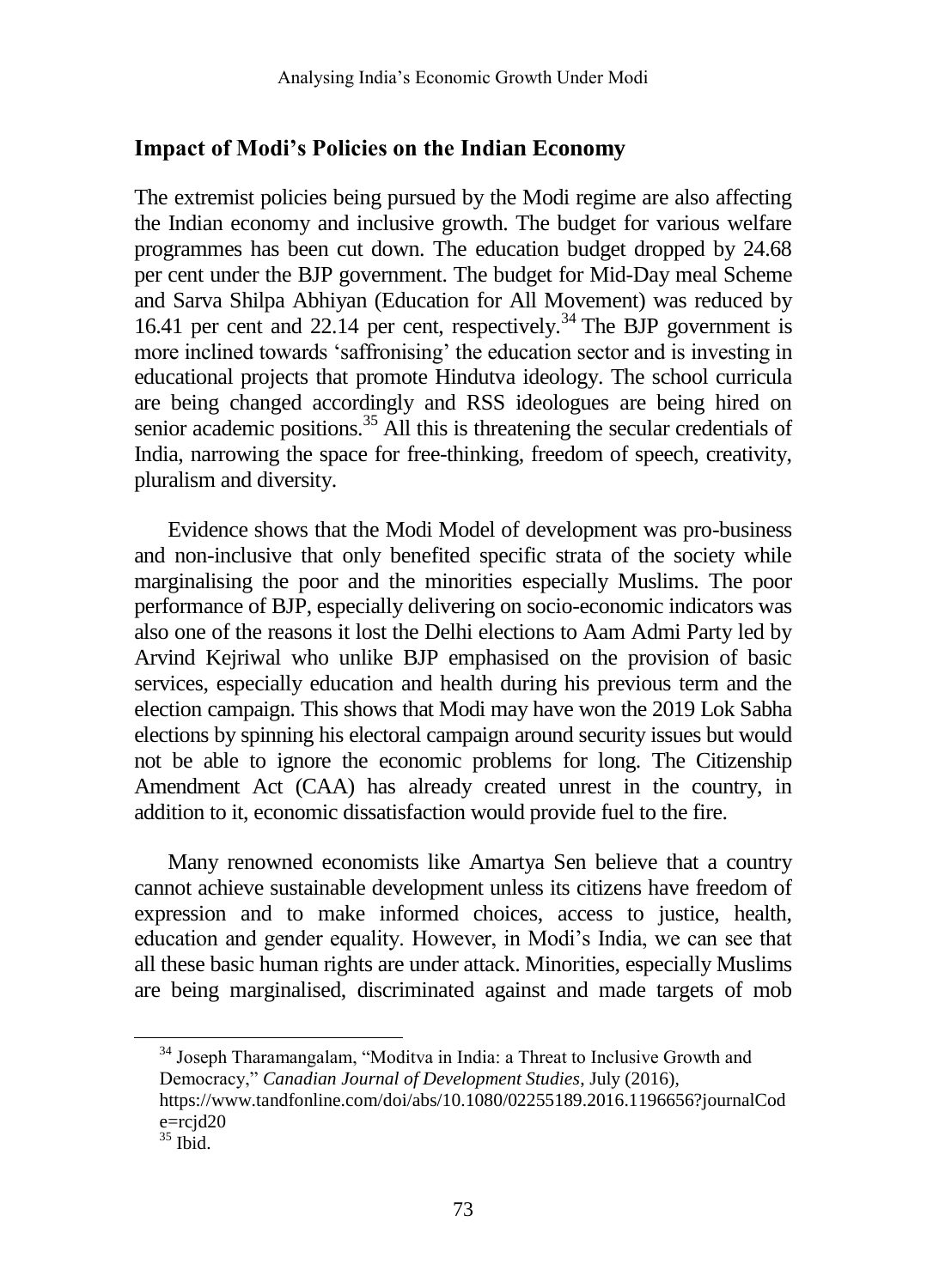lynching and violence. NGOs, environmentalists and human rights activists who criticise the BJP government or its extremist Hindutva policies are charged with sedition cases and termed as anti-national. Around 332 people were arrested under this colonial-era law between 2016 and 2018.<sup>36</sup> Activist Sharjeel Imam, Ex JNU Students' Union President Kanhaiya Kumar, filmmaker Mani Ratnam and editor of *Face of the Nation*, Dhaval Patel are few names from a long list of people registered under the sedition law during BJP government. International NGOs are monitored e.g. the funds of Greenpeace India were frozen by the government. Even the business community feels threatened when it comes to openly criticise Modi government's economic policies.

# **Conclusion**

In order to summarise the present study, it can be concluded that despite a promising start, the Indian economic growth under Modi has decelerated sharply. The slowdown in India's economic growth can be attributed to many cyclical, structural and global factors such as demonetisation, GST reforms, falling private consumption, protectionism and strict labour laws and a global pandemic. However, the Modi government was successful in enhancing the toilet coverage rate, providing electricity to a number of villages, speeding up infrastructure creation, improving its ranking on ease of doing business, and containing inflation. Thus, India's economic growth is not a myth as it did grow initially, but due to Modi's ill-timed and illconceived policies and other cyclical, structural and global factors, it could not sustain the upward trajectory and lost momentum.

Although the Modi government has announced many high profile programmes, it has not been able to develop a coherent policy that would help in materialising them. It needs to not just overcome the cyclical factors that have slowed down the economic growth, but also needs to fix and come up with sustainable solutions to structural problems of India's economy. The BJP government needs to deliver its promises of '*Sabka Saath, Sabka Vikas'* ('Together with all, Development for all') and for that, it needs to ensure that the development gains are inclusive across all religious communities, castes and socio-economic classes. The Keynesian Model of

<sup>36</sup> Sheikh Saaliq, "Critics of India's Modi Government Face Sedition Charges," *The Diplomat*, March 6, 2020, [https://thediplomat.com/2020/03/critics-of-indias-modi](https://thediplomat.com/2020/03/critics-of-indias-modi-government-face-sedition-charges/)[government-face-sedition-charges/](https://thediplomat.com/2020/03/critics-of-indias-modi-government-face-sedition-charges/)